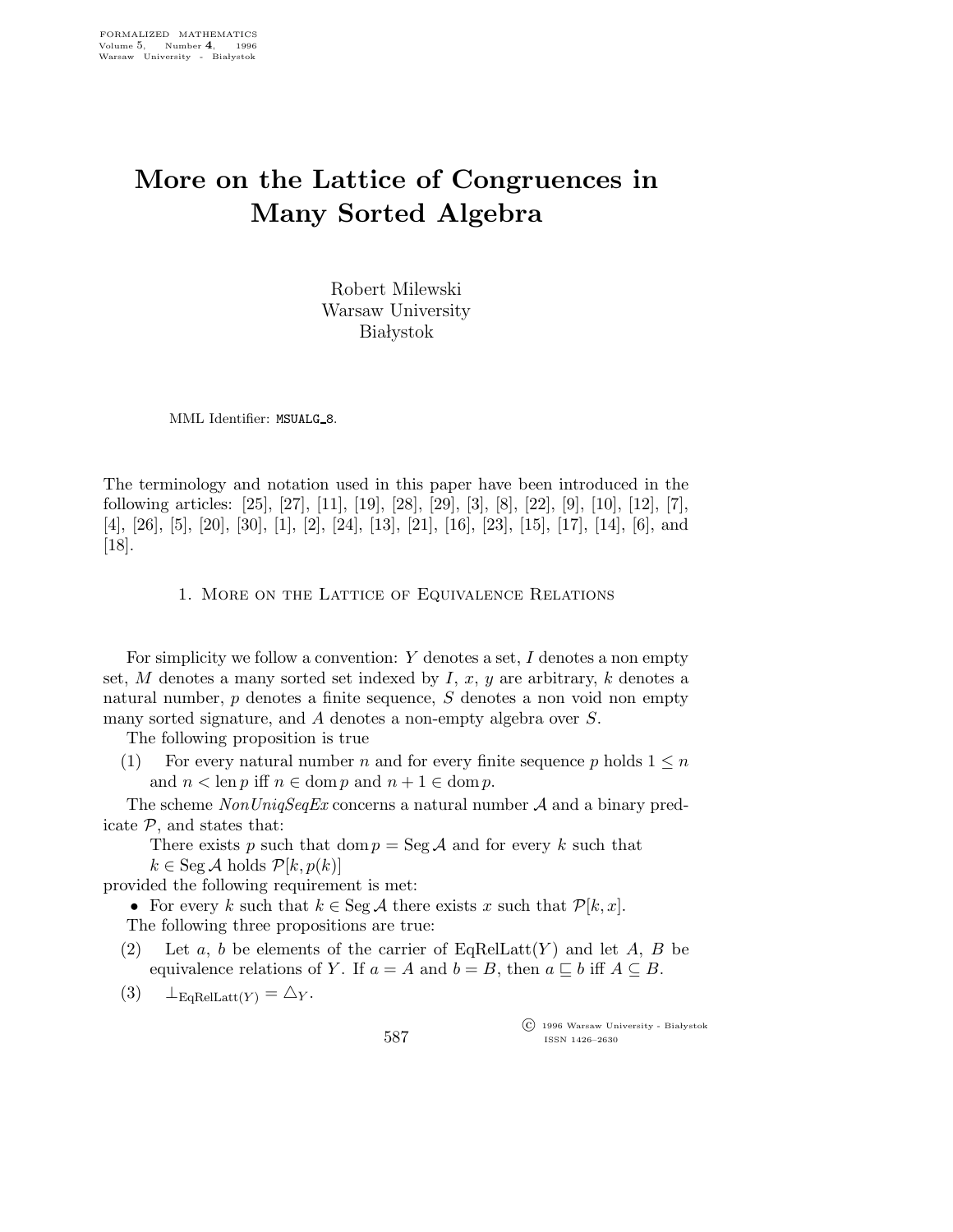$(4)$   $\top_{\text{EqRelLatt}(Y)} = \nabla_Y.$ 

Let us consider Y. Note that  $EqRelLatt(Y)$  is bounded. Next we state the proposition

(5) EqRelLatt $(Y)$  is complete.

Let us consider Y. One can check that  $EqRelLat(Y)$  is complete.

The following propositions are true:

- (6) For every set Y and for every subset X of the carrier of  $EqRelLatt(Y)$ holds  $\bigcup X$  is a binary relation on Y.
- (7) For every set Y and for every subset X of the carrier of  $EqRelLatt(Y)$ holds  $\bigcup X \subseteq \bigsqcup X$ .
- (8) Let Y be a set, and let X be a subset of the carrier of  $EqRelLatt(Y)$ , and let R be a binary relation on Y. If  $R = \bigcup X$ , then  $\bigcup X = \text{EqCl}(R)$ .
- (9) Let Y be a set, and let X be a subset of the carrier of  $EqRelLatt(Y)$ , and let R be a binary relation. If  $R = \bigcup X$ , then  $R = R^{\sim}$ .
- (10) Let Y be a set and let X be a subset of the carrier of  $EqRelLatt(Y)$ . Suppose  $x \in Y$  and  $y \in Y$ . Then  $\langle x, y \rangle \in \Box X$  if and only if there exists a finite sequence f such that  $1 \leq \text{len } f$  and  $x = f(1)$  and  $y = f(\text{len } f)$ and for every natural number i such that  $1 \leq i$  and  $i < \text{len } f$  holds  $\langle f(i), \rangle$  $f(i+1)$  $\in \bigcup X$ .

## 2. Lattice of Congruences in Many Sorted Algebra as Sublattice of Lattice of Many Sorted Equivalence Relations Inherited Sup's and Inf's

The following proposition is true

(11) For every subset  $B$  of the carrier of CongrLatt $(A)$  holds  $\Box$ EqRelLatt(the sorts of A)B is a congruence of A.

Let us consider  $S$ , A and let E be an element of the carrier of EqRelLatt(the sorts of A). The functor  $\text{CongrCl}(E)$  yields a congruence of A and is defined by the condition (Def. 1).

(Def. 1) CongrCl(E) =  $\bigcap_{E \in \text{RelLatt}(\text{the sorts of }A)} \{x : x \text{ ranges over elements of the } \}$ carrier of EqRelLatt(the sorts of A), x is a congruence of  $A \wedge E \sqsubseteq x$ .

Let us consider S, A and let X be a subset of the carrier of EqRelLatt(the sorts of A). The functor  $\text{CongrCl}(X)$  yields a congruence of A and is defined by the condition (Def. 2).

(Def. 2) CongrCl(X) =  $\bigcap_{E \in \text{RelLatt(the sorts of }A} \{x : x \text{ ranges over elements of the } \}$ carrier of EqRelLatt(the sorts of A), x is a congruence of  $A \wedge X \sqsubseteq x$ .

The following propositions are true:

(12) For every element C of the carrier of EqRelLatt (the sorts of A) such that C is a congruence of A holds CongrCl( $C$ ) = C.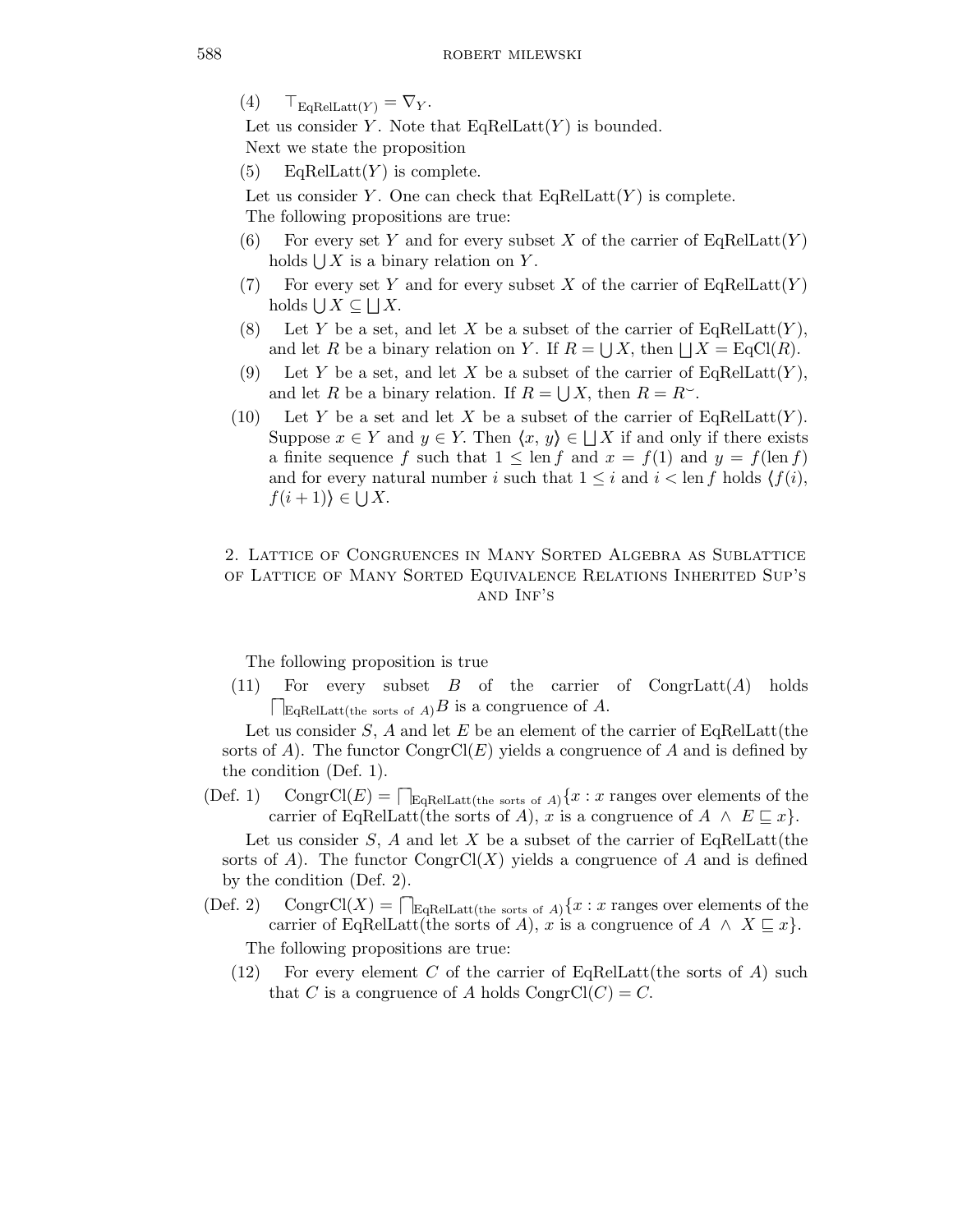- (13) For every subset X of the carrier of EqRelLatt(the sorts of  $A$ ) holds CongrCl( $\bigcup_{\text{EqReLU}(\text{the sorts of }A)} X$ ) = CongrCl(X).
- (14) Let  $B_1$ ,  $B_2$  be subsets of the carrier of CongrLatt(A) and let  $C_1$ ,  $C_2$ be congruences of A. Suppose  $C_1 = \bigsqcup_{\text{Eq} \text{RelLatt}(\text{the sorts of }A)} B_1$  and  $C_2 =$  $\bigsqcup_{\text{Eq} \text{RelLatt}(\text{the sorts of }A)} B_2. \text{ Then } C_1 \sqcup C_2 = \bigsqcup_{\text{Eq} \text{RelLatt}(\text{the sorts of }A)} (B_1 \cup B_2)$  $B_2$ ).
- (15) Let X be a subset of the carrier of  $\text{CongrLatt}(A)$ . Then  $\bigsqcup_{\text{EqRe}\text{ReLU}(\text{the sorts of }A)} X = \bigsqcup_{\text{EqRe}\text{Latt}(\text{the sorts of }A)} \{\bigsqcup_{\text{EqRe}\text{Latt}(\text{the sorts of }A)}\}$  $X_0$ :  $X_0$  ranges over subsets of the carrier of EqRelLatt(the sorts of A),  $X_0$  is a finite subset of X.
- (16) Let i be an element of I and let e be an equivalence relation of  $M(i)$ . Then there exists an equivalence relation E of M such that  $E(i) = e$  and for every element j of I such that  $j \neq i$  holds  $E(j) = \nabla_{M(j)}$ .

Let  $I$  be a non empty set, let  $M$  be a many sorted set indexed by  $I$ , let  $i$  be an element of I, and let X be a subset of the carrier of EqRelLatt $(M)$ . Then  $\pi_i X$  is a subset of the carrier of EqRelLatt $(M(i))$  and it can be characterized by the condition:

(Def. 3)  $x \in \pi_i X$  iff there exists an equivalence relation  $E_1$  of M such that  $x = E_1(i)$  and  $E_1 \in X$ .

We introduce  $EqRelSet(X, i)$  as a synonym of  $\pi_i X$ . Next we state four propositions:

- $(17)$  Let i be an element of the carrier of S, and let X be a subset of the carrier of EqRelLatt(the sorts of A), and let  $B$  be an equivalence relation of the sorts of A. If  $B = \bigsqcup X$ , then  $B(i) =$  $\bigsqcup_{\text{EqRelLatt}((\text{the sorts of }A)(i))} \text{EqRelSet}(X,i).$
- (18) For every subset  $X$  of the carrier of CongrLatt $(A)$  holds  $\sqcup_{\text{Eq} \text{RelLatt}(\text{the sorts of }A)} X$  is a congruence of A.
- (19) CongrLatt $(A)$  is  $\Box$ -inheriting.
- (20) CongrLatt(A) is  $\Box$ -inheriting.

Let us consider S, A. Observe that CongrLatt(A) is  $\Box$ -inheriting and  $\Box$ inheriting.

### **REFERENCES**

- Grzegorz Bancerek. Complete lattices. Formalized Mathematics, 2(5):719-725, 1991.
- [2] Grzegorz Bancerek. Filters part II. Quotient lattices modulo filters and direct product of two lattices. Formalized Mathematics, 2(3):433–438, 1991.
- [3] Grzegorz Bancerek. The fundamental properties of natural numbers. Formalized Mathematics, 1(1):41-46, 1990.
- [4] Grzegorz Bancerek. König's theorem. Formalized Mathematics, 1(3):589–593, 1990.
- [5] Grzegorz Bancerek. Reduction relations. Formalized Mathematics, 5(4):469–478, 1996.
- [6] Grzegorz Bancerek. Translations, endomorphisms, and stable equational theories. Formalized Mathematics, 5(4):553–564, 1996.
- [7] Grzegorz Bancerek and Krzysztof Hryniewiecki. Segments of natural numbers and finite sequences. Formalized Mathematics,  $1(1):107-114$ , 1990.
- [8] Czesław Byliński. Binary operations. Formalized Mathematics,  $1(1):175-180$ , 1990.